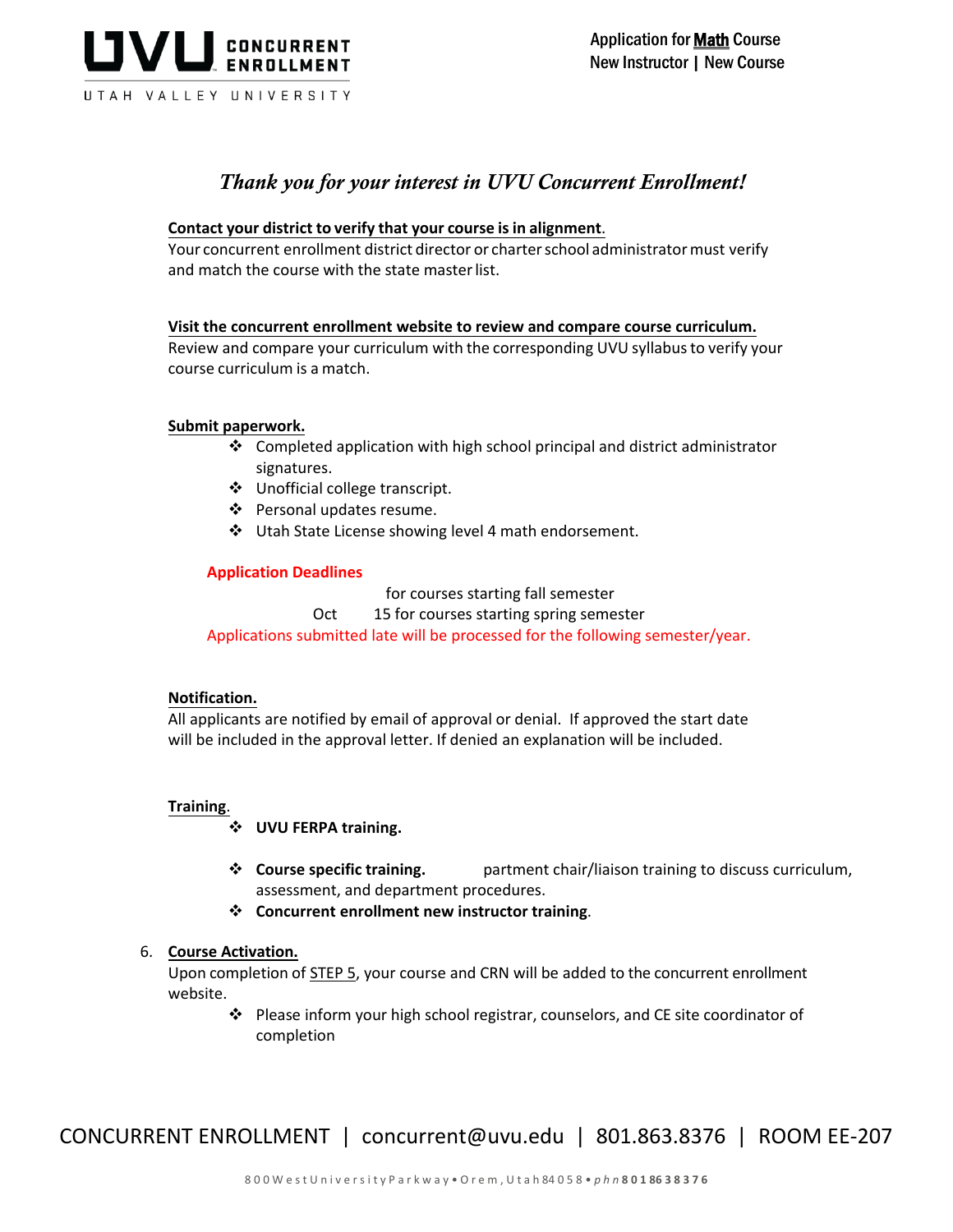# CONCURRENT<br>ENROLLMENT

UTAH VALLEY UNIVERSITY

- $\Box$  Include all unofficial college transcripts.
- $\Box$  Include updated resume.
- $\Box$  Copy of Utah state license showing level 4 math endorsement
- $\Box$  Complete all fields in this application and obtain the required high school and district signatures.
- $\Box$  Submit the two (2) page completed application and above paperwork to: Concurrent Enrollment | 800 West University Parkway, MS136 | Orem, UT 84058 · or email: **rotheyre@uvu.edu**

**Incomplete applications will be returned.** If you have any questions regarding the application process, please contact Becca Rothey at [rotheyre@uvu.edu.](mailto:rotheyre@uvu.edu)

| *Please identify and describe which of the following statements you qualify under per Utah Board of Regents policy. *<br>□ Level 4 Mathematics endorsement and a Bachelor's Degree in Math or Math Ed:<br>□ Level 4 Mathematics endorsement and a Bachelor's Degree in Math or Math Ed: |
|-----------------------------------------------------------------------------------------------------------------------------------------------------------------------------------------------------------------------------------------------------------------------------------------|
|                                                                                                                                                                                                                                                                                         |
| □ A Master's Degree or higher in Math or Math Ed. and at least 18 completed credit hours of graduate course                                                                                                                                                                             |
|                                                                                                                                                                                                                                                                                         |
|                                                                                                                                                                                                                                                                                         |
| High School Course will be Offered   Fall Semester (Aug. - Jan.) ______ Spring Semester (Jan. - May) _____                                                                                                                                                                              |
| Full Year Only (Aug. - May)_____                                                                                                                                                                                                                                                        |